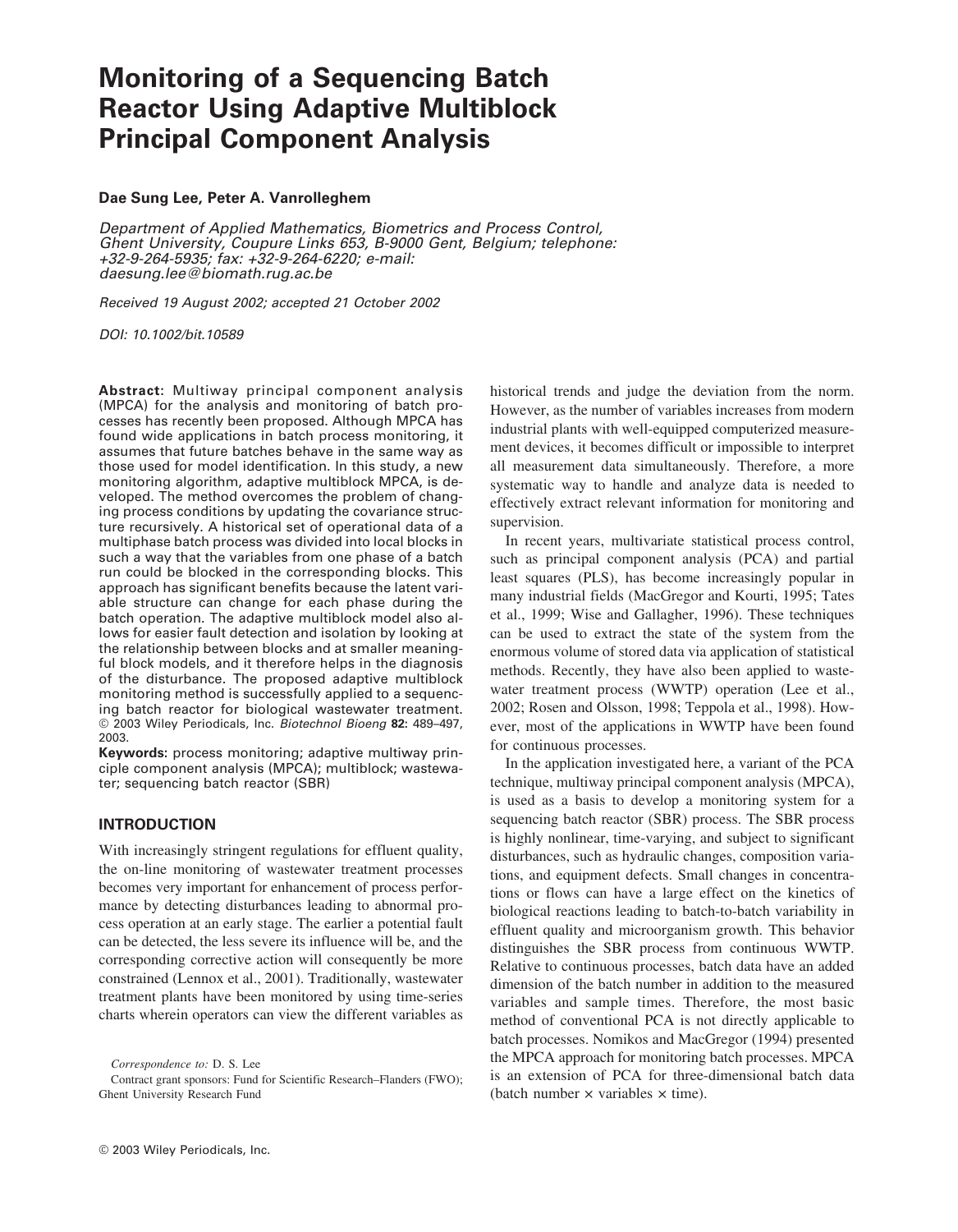However, a major limitation of PCA-based monitoring is that PCA models assume that the process conditions do not change significantly, whereas this is rarely the case for WWTP. When a time-invariant PCA model is used to monitor processes with changing process conditions, false alarms often result. Process operators will quickly lose confidence with a monitoring system that puts forth many false alarms. Fortunately, this problem can be solved by making the PCA model adaptive (Li et al., 2000; Rosen and Lennox, 2001).

The SBR process has a cyclic nature, each cycle consisting of several phases — fill, anaerobic, aerobic, anoxic, and draw — depending on the objective of SBR operation. For multiphase batch processes, the basic phenomenon is that there are different covariance structures for the different phases. Based on this knowledge, it is natural to consider using different models for the various phases to achieve better results. Multiblock PCA methods have been proposed in the recent literature to improve the interpretability of multivariate models (Westerhuis et al., 1998). These multiblock methods have been used in cases in which the number of variables is large and additional information is available for blocking the variables into conceptually meaningful blocks. Applications include modeling and monitoring of large chemical processes (MacGregor et al., 1994; Wold et al., 1996). The multiblock PCA approach may have significant benefits when monitoring SBR processes. Each local model is intended to capture specific aspects of the corresponding phases of SBR processes.

In this study, a real-time monitoring system for batch processes is developed using an adaptive multiblock MPCA model to detect abnormal batch behaviors and to identify the major sources of process disturbances. Detection of abnormalities directly after completion of a batch cycle may even prevent detrimental effects on the following batch run. In this application the monitoring frequency is appropriate because SBR process monitoring is especially focused on the microorganism activity changes that have a time constant of a few days. The methodology is applied to a benchscale SBR used to grow sludge that has the most stable properties possible, as this sludge is to be used in a comprehensive study of flocculation (Nopens et al., 2002). A SBR free from major problems is likely to be more stable than one subject to significant disturbances. The proposed MPCA supervision is used as a tool to monitor the stability of the sludge on the basis of simple on-line measurements.

## **MONITORING ALGORITHMS**

## **Multiway Principal Component Analysis**

In a typical batch run,  $j = 1, \ldots, J$  variables are measured at each of  $k = 1,2,...,K$  time intervals throughout the batch. Similar data will exist on a number of batches,  $i = 1,2,...,I$ . All data can be summarized in the  $X(I \times J \times K)$  of a historical database (Fig. 1). Multiway PCA is equivalent to unfolding the three-dimensional data matrix, *X*, into a large two-dimensional matrix, *X*, and then performing a regular



**Figure 1.** Decomposition of a three-way data matrix, *X*, by MPCA.

PCA (Nomikos and MacGregor, 1994). In case of monitoring batch processes, it is important to determine differences between batches and to project new batches on the model. Therefore, in this work,  $X$  is unfolded in such a way as to put each of its vertical slices (*I*) side by side to the right, starting with the one corresponding to the first time interval. The resulting two-dimensional matrix has size  $(I \times JK)$ . This unfolding allows for analysis of the variability among the batches in *X* by summarizing the information in the data with respect to both variables and their time variation.

Before a PCA is performed on the batch data, the data are normalized using the mean and standard deviation of each variable at each time interval in the batch cycle over all batches. Subtracting the average batch trajectory generally eliminates the major nonlinear behavior of the process (MacGregor et al., 1994). MPCA then decomposes the data into a series of principal components consisting of score vectors  $(t_r)$  and loadings  $(p_r)$ , plus residuals  $(E)$ :

$$
X = \sum_{r=1}^{R} t_r p_r + E
$$
 (1)

The loading vectors  $(p_r)$  define the reduced dimension space  $(R)$  and are the directions of maximum variability. Each element of the score vectors  $(t_r)$  corresponds to a single batch and depicts the overall variability of this batch with respect to the other batches in the database throughout the entire batch duration (Nomikos and MacGregor, 1995). Usually, a few principal components can express most of the variability in the data when there is a high degree of correlation among the data  $(R \ll \min(I, JK))$ . *R* is chosen such that most of the systematic variability of the process data is described by these principal components and that the residual matrix,  $E$ , is as small as possible in a leastsquares sense. The nonlinear iterative partial least squares (NIPALS) algorithm can be used for sequential computation of the dominant principal components (Geladi and Kowalski, 1986).

Abnormal behavior of new batches is identified by projecting the new batches onto the model. Control charts that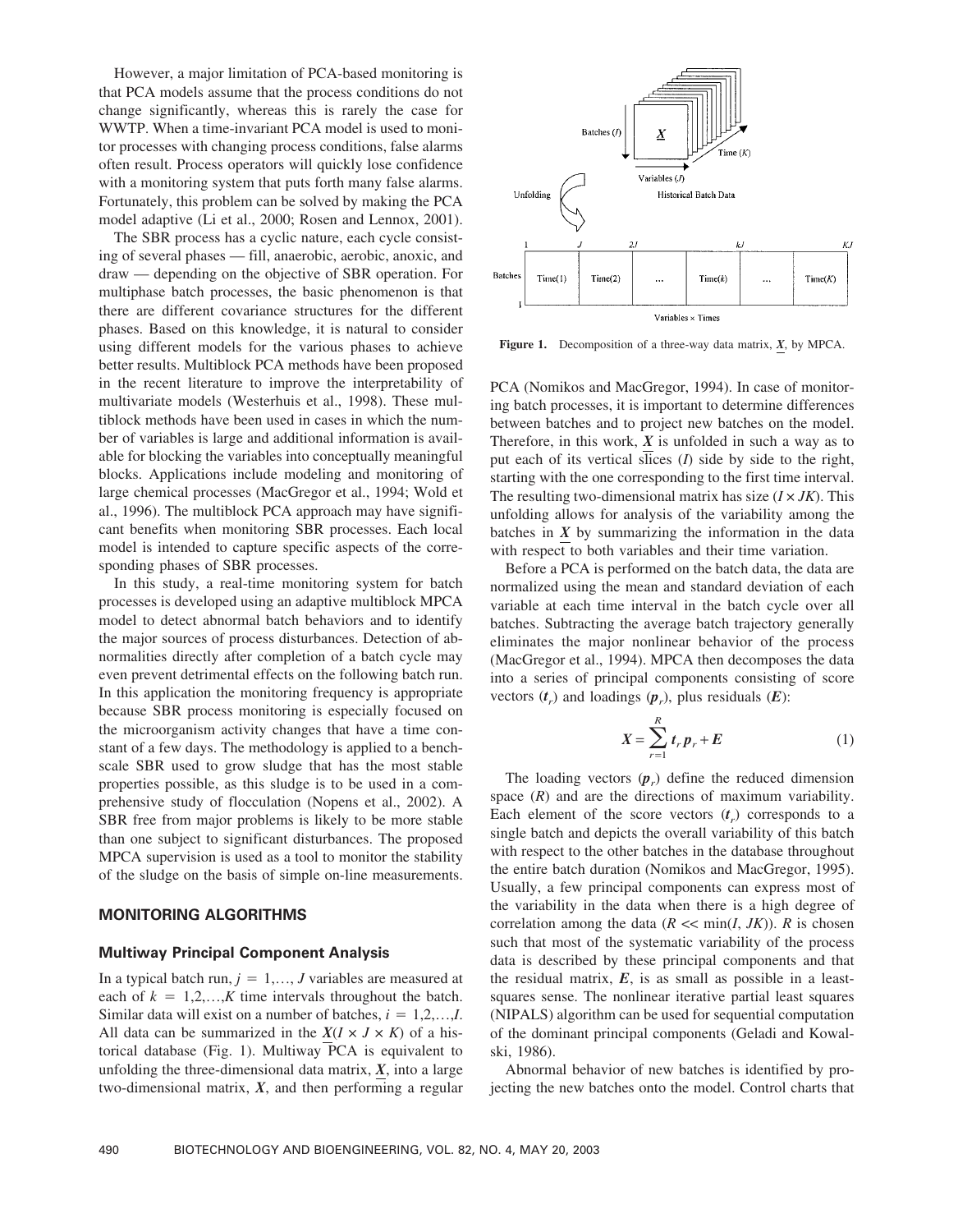are used in monitoring batch processes are generally based on the *Q*-statistic and *D*-statistic, in which control limits are used to determine whether the process is in control or not. The assumption behind these approximate confidence limits is that the underlying process exhibits a multivariate normal distribution with a population mean of zero. This is to be expected, because any linear combination of random variables, according to the central limit theorem, should tend toward a normal distribution.

The *Q*-statistic is a measure of the lack of fit with the established model. For batch number  $i$ ,  $Q_i$  is calculated as:

$$
Q_i = \sum_{j=1}^{J} \sum_{k=1}^{K} (e_{jk})^2 \sim g \chi^2_{(h)}
$$
 (2)

where  $e_{ik}$  are the elements of  $E$ .  $Q_i$  indicates the distance between the actual values of the batch and the projected values onto the reduced space. The distribution of the calculated  $Q_i$  values can be approximated by a chi-square distribution,  $g\chi^2_{(h)}$ , where *g* is a constant and *h* is the effective degrees of freedom of the chi-square distribution.

The *D*-statistic, or Hotelling  $T^2$  statistic, measures the degree to which data fit the calibration model:

$$
D_i = t_i^{\mathrm{T}} S^{-1} t_i \sim \frac{I(I - R)}{R(I^2 - 1)} F_{R, I - R}
$$
 (3)

where S is the estimated covariance matrix of the scores. The *D*-statistic gives a measure of the Mahalanobis distance in the reduced space between the position of a batch and the origin that designates the point with average batch process behavior. The distribution of the *D*-statistic for all batches can be approximated by an *F*-distribution,  $F_{R,I-R}$ , and confidence limits for the *D*-statistic are calculated from this *F*-distribution.

## **Adaptive MPCA**

PCA monitoring is based on the assumption that the process conditions are time-invariant, whereas most real WWTPs are time-varying due to changes of influent characteristics, temperature, and microorganism activity. The time-varying characteristics of WWTPs include their mean, variance, and correlation among their measurements (Rosen and Lennox, 2001). When a time-invariant PCA model is used to monitor processes with time-varying behaviors, false alarms often result, significantly compromising the reliability of the monitoring system (Li et al., 2000).

To overcome the problem of changing process conditions, an adaptive MPCA model based on a moving window can be developed. A window is a fixed-length batch data set of unfolded data matrix *X* with respect to batch number. When a new batch is available, another window is created by omitting the first batch in the set and by adding the new batch to the window. Hence, the new window overlaps all but one of the batches of the old window and includes new information. In this approach a new covariance structure is identified for each new batch and all batches inside the window frame will have a constant influence on the model until it leaves the window. The model for batch *i* is based on the following covariance matrix:

$$
X^{\mathrm{T}}X(i) = \sum_{n=0}^{W} (x_{jk}(i-n))^{\mathrm{T}} x_{jk}(i-n)
$$
 (4)

where  $X^T X(i)$  is the covariance matrix for batch *i*, *W* is the length of the window, and  $x_{jk}$  are the elements of  $X$ .

# **Multiblock MPCA**

Many industrial batch processes are operated in different phases. Usually, the input variable profiles and reaction conditions vary greatly from one phase to the next. A better alternative is then to divide the batch data sets into several blocks and build local MPCA models for each data block. This approach has significant benefits because the latent variable structure is allowed to change at each phase (Qin et al., 2001; Ränner et al., 1998; Wold et al., 1996). Analyzing the data with a multiblock model also allows for detecting more specific locations of faults in a process (Smilde et al., 2000).

Figure 2 shows the arrow scheme for a multiblock PCA algorithm. The data matrix  $X$  ( $I \times KJ$ ) is divided into B blocks  $(X_1, X_2,...,X_B)$ . In the lower layer of the model, each data block is considered as a separate source of information and the details of the blocks are modeled by corresponding block models. In the super layer, information from all blocks on the lower data level is combined and the relative importance of the different blocks,  $X_b$ , for each dimension is obtained.

The multiblock PCA algorithm derives from a sequence of "NIPALS steps" and has the following formulation (Westerhuis et al., 1998):



**Figure 2.** Arrow scheme for multiblock PCA algorithm.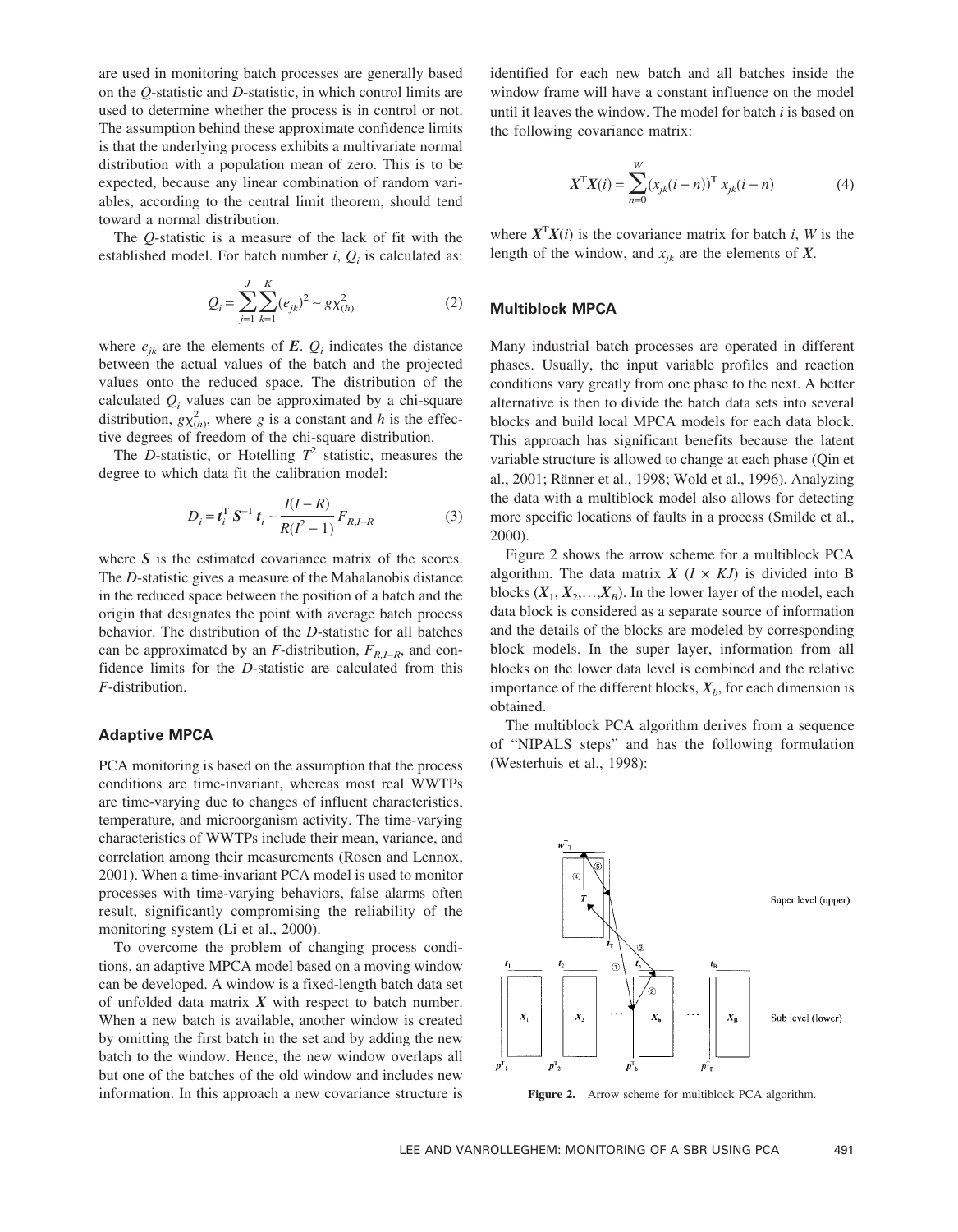- 1. Arbitrarily choose a column of one of the blocks,  $X_b$ , as  $t_T$ :
	- (1) Block variable loadings,  $\mathbf{p}_b$ , are obtained by regressing *t* on all blocks,  $X_b$ :

$$
\boldsymbol{p}_b = \boldsymbol{X}_b^{\mathrm{T}} \cdot \boldsymbol{t}_{\mathrm{T}} / \boldsymbol{t}_{\mathrm{T}}^{\mathrm{T}} \cdot \boldsymbol{t}_{\mathrm{T}} \tag{5}
$$

then normalize  $p_b$  to  $||p_b|| = 1$ .

(2) From  $p_b$ , block scores,  $t_b$ , for all blocks are calculated:

$$
t_b = X_b \cdot p_b \tag{6}
$$

(3) All block scores are combined into a super block, *T*:

$$
\mathbf{T} = [t_1, t_2, \dots, t_B]
$$
 (7)

(4) Super weight,  $w_T$ , is obtained by regressing  $t_T$  on the super block:

$$
w_{\rm T} = \mathbf{T}^{\rm T} \cdot t_{\rm T} / t_{\rm T}^{\rm T} \cdot t_{\rm T}
$$
 (8)

then normalize  $w_T$  to  $||w_T|| = 1$ .

- (5) A new  $t<sub>T</sub>$  is calculated.
	- Until the super score,  $t<sub>T</sub>$ , converges, a new iteration  $(1)$  to  $(5)$  starts.
- 2. Deflate block data matrix,  $X_b$ :

$$
\boldsymbol{p}_b = \boldsymbol{X}_b^T \cdot \boldsymbol{t}_T / \boldsymbol{t}_T^T \cdot \boldsymbol{t}_T \tag{9}
$$

$$
X_b = X_b - t_\text{T} \cdot p_b^\text{T} \tag{10}
$$

Go to step 1 to calculate the next principal component. The block  $Q_b$ - and  $D_b$ -statistics for batch *i* can be

calculated as follows (Qin et al., 2001):

$$
Q_{i,b} = \sum_{j=1}^{J} \sum_{k=1}^{K} (e_{b,j,k})^2
$$
 (11)

$$
D_{i,b} = \mathbf{t}_{i,b}^{\mathrm{T}} \mathbf{S}_{ib}^{-1} \mathbf{t}_{i,b} \tag{12}
$$

where  $e_{bjk}$  are the elements of the block residuals and  $S_{i,b}$  is the covariance matrix of  $t_{i,b}$ .

# **PROCESS DESCRIPTION**

#### **Sequencing Batch Reactor**

The data used in this study were collected from a benchscale SBR system shown in Figure 3. A fill-and-draw sequencing batch reactor (SBR) system with an 80-L working volume is operated in a 6-h cycle mode and each cycle consists of 1 h fill/anaerobic, 2 h 30 min aerobic, 1 h anoxic, 30 min aerobic, and 1 h settling/draw phases. The hydraulic retention time (HRT) and solid retention time (SRT) are maintained at 12 h and 10 days, respectively. Loading amounts of COD as synthetic municipal-like sewage, NH<sub>4</sub>-N and  $PO_4^{3-}$ -P per cycle in standard conditions are 440, 60, and 9.5 mg/L, respectively.

The controls of the duration/sequence of phases and on/ off status of peristaltic pumps, mixer, and air supply are automatically achieved by a LABVIEW data acquisition and control (DAC) system. The DAC system consists of a com-



**Figure 3.** Schematic diagram of sequencing batch reactor system.

puter, interface cards, meters, transmitters, and solid-state relays (SSRs). Electrodes for pH, ORP (oxidation–reduction potential), DO (dissolved oxygen), temperature, weight, and conductivity are installed and connected to the individual meters. The status of the reactor is displayed on the computer and the time series of the electrode signals are stored in a data file.

A set of on-line measurements is obtained every 1 min for pH, ORP, DO, conductivity, temperature, and weight of the SBR reactor. Thus, no advanced or expensive measurement devices need to be installed to make the methods work. All measurements are simple, standard measurements. These measurements were stored for 280 past cycles ( $= 70$  days), forming a database of historical information regrading the process.

# **RESULTS AND DISCUSSION**

## **Pretreatment of SBR Data Sets**

It has been reported that the on-line sensor values were somehow related to the dynamic characteristics of the nutrient concentrations (NH<sub>4</sub>, PO<sub>4</sub><sup>2</sup>, and NO<sub>3</sub>) in the SBRs (Chang and Hao, 1996; Demuynck et al., 1994; Lee et al., 2001). The derivatives of the pH, ORP, and DO profiles can accurately detect the ends of phosphate release, ammonia conversion, and phosphate uptake, and can be a useful information source. Therefore, first and second derivatives of pH, ORP, and DO were calculated from the on-line sensor profiles and included into the database. Because the differencing operation magnifies the noise it is necessary to smooth the data beforehand. This can be done by Savitzky– Golay smoothing, which is a moving window method fitting a polynome by least squares (Savitzky and Golay, 1964). In addition, only the measurement data from the first 300 sampling time instants were used to develop monitoring models, because biological reactions in the settling and drawing phases (corresponding to those of the last 60 time instants)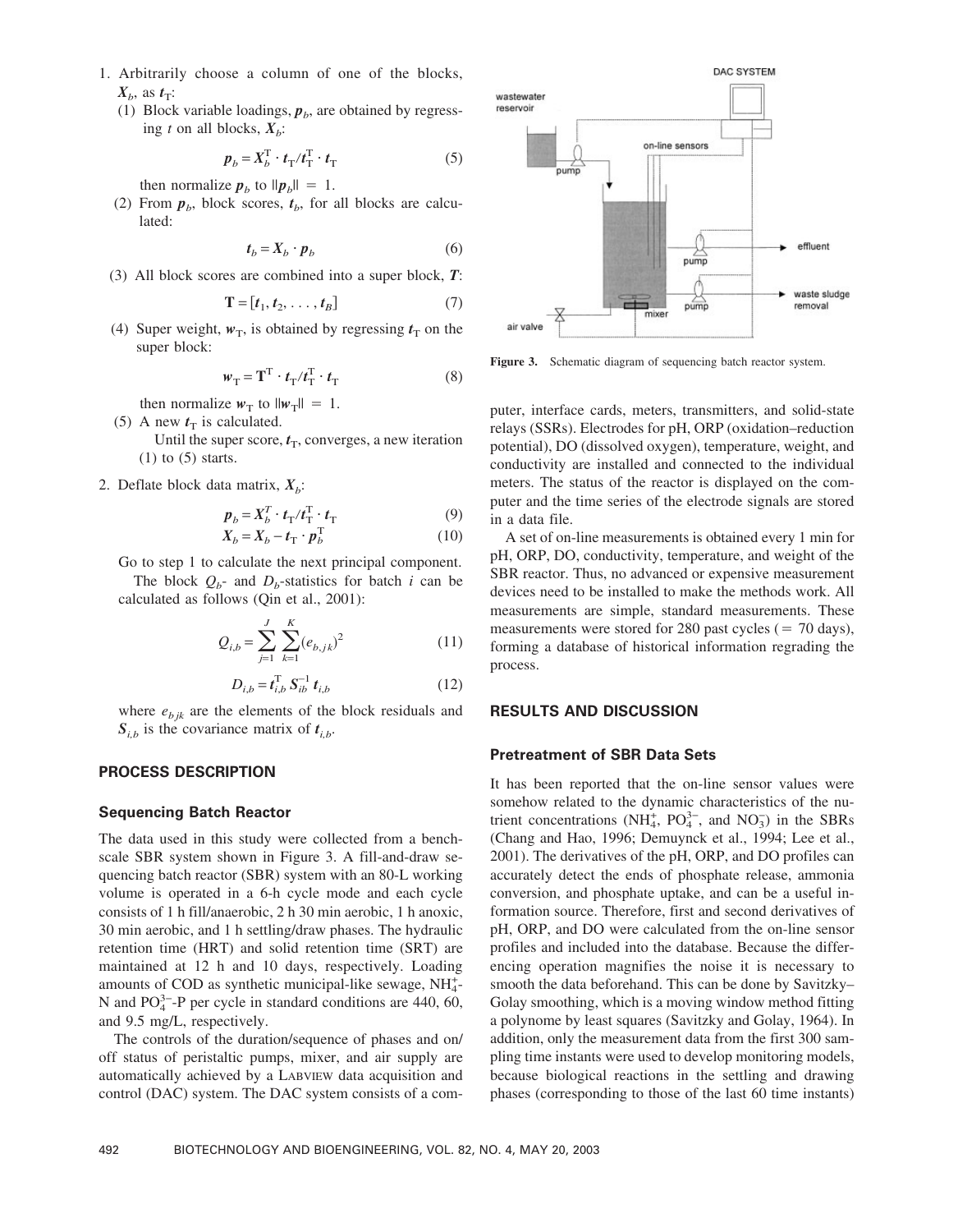were assumed to be negligible. Moreover, due to the absence of mixing, the sensor signals were unreliable. The MPCA algorithms were applied to the three-way data array, *X*, with dimensions  $280 \times 12 \times 300$ .

## **Analysis of Historical Process Data**

Initially, the whole data set of 280 batches was analyzed by the multivariate statistical projection method of MPCA (see later). By examining the process data in the reduced projection spaces, defined by a small number of latent variables, it is often possible to extract very useful information for interpreting the behavior of the SBR process.

Figure 4 shows a score plot of the collected data in the space of the resulting first two principal components. The score plot can provide an adequate representation of the process behavior. Figure 4 presents two clusters: cluster 1 (batch  $i = 1$  to 162) and cluster 2 (batch  $i = 165$  to 280). The separation between cluster 1 and cluster 2 is due to disturbances (batch  $i = 163$  to 164). The scatter character of this plot indicates that the operating data started from the lower part of cluster 1 and gradually moved up; after the process instability occurred, the projected process data returned to the confidence limits inside cluster 2. This implies that the SBR operation was changing slowly, but switched to another operating state after disturbances occurred in the process. The disturbances are discussed in what follows.

### **Multiway PCA**

A MPCA model was developed from the historical data set of a consecutive 30 batches. Five principal components, which explained approximately 73% of the total variability, were determined by cross-validation (Krzanowski, 1987). Validation data consisting of the remaining 250 batches were projected onto the model space. Figure 5 shows the *Q*and *D*-statistic charts. It can be seen that the *D*-statistic barely exceeds its limit, whereas the *Q*-statistic is far above





**Figure 5.** Multiway PCA. *Q*- and *D*-statistic charts with 95% confidence **limits** 

150

batch number

200

250

100

50

0

the 95% limit from batch 37 on. This indicates that the process variation in the validation batches cannot be described by the model developed. It is obvious that the static MPCA model is not valid because the fixed reference database is not representative of the SBR process that is timevarying and exposed to various disturbances such as influent composition variations, temperature changes, and equipment defects.

## **Adaptive MPCA**

A monitoring model with adaptive covariance structure was subsequently developed to reduce the problem of changing process conditions. In this application, different window lengths, ranging from 10 to 50 batches, were tested. The time span of the moving window was optimally set to 7.5 days (30 batches) to allow detection of slower disturbances as well as fast ones. The criterion for the selection of the window size was how fast and correctly the model could detect known disturbances in the validation data sets. When a new block of batch data becomes available, the covariance matrix is updated over the selected window. Because the number of significant principal components can change over time, it is necessary to determine the number of principal components recursively. However, the cross-validation approach that was used for the MPCA model indicated is not suitable, because old data are not representative for the current process. Therefore, the number of significant principal components is calculated recursively using the cumulative percent variance (CPV) method (Li et al., 2000). The CPV is a measure of the percent variance captured by the first *R* principal components:

$$
CPV(R) = \frac{\sum_{l=1}^{R} \lambda_i}{\text{trace}(V)} \times 100\%
$$
 (13)

Figure 4. Score plot for all 280 batch data. The solid line corresponds to 95% confidence limit.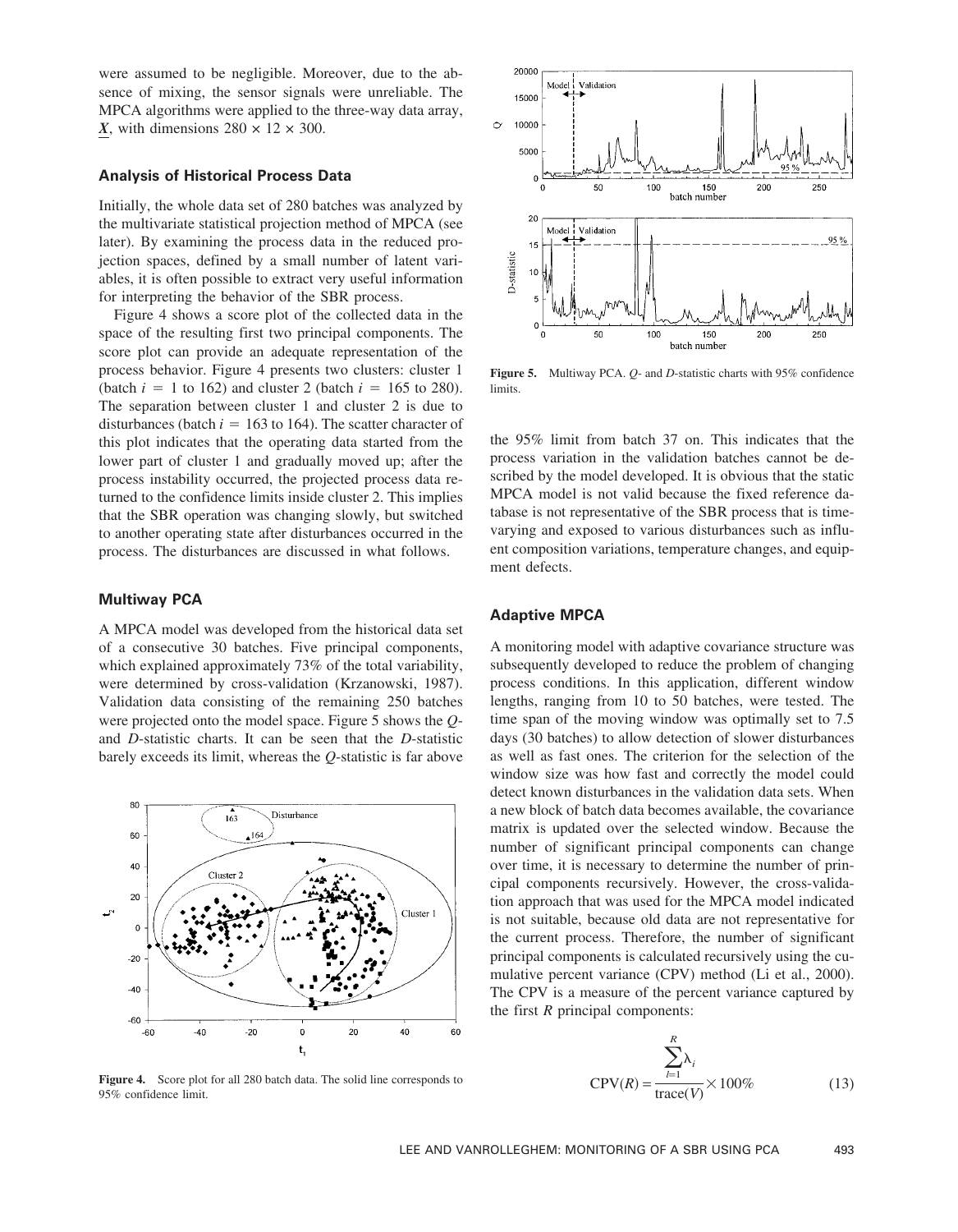

**Figure 6.** Adaptive MPCA. *Q*- and *D*-statistic charts with 95% confidence limits.

where the  $\lambda_i$  represents the eigenvalues of X and V =  $EE^{T}/(I-1)$ . The number of principal components is chosen when CPV reaches a predetermined limit (75%). A potential adaptation problem is that the model may adapt not only to normal process evolution, but also to disturbances and failures. To prevent this, model updating was skipped when *Qi* and *Di* indices of new batches were exceeding certain limits.

Figure 6 shows *Q*- and *D*-statistics calculated from the adaptive PCA model as well as their 95% confidence level. The *Q*-statistic here was mostly well inside the confidence limits; this implies that as the covariance structure adapted to the new process conditions, and the updating model effectively captured the variability of the process and significantly reduced false alarms. The *Q*-statistic for batch number 197 to 198 far exceeded the 95% confidence limit, indicating that an unusual event occurred resulting in a change

of the process mean or covariance structure. The *D*-statistic violates its limit more distinctively compared with the static model in Figure 5. This implies that most of the variations are now in the model plane (*D*-statistic). The reason is that some of the variations in the *Q*-statistic chart have been transferred to the *D*-statistic chart as the model captured the variations in a correct way (Rosen and Lennox, 2001).

#### **Adaptive Multiblock MPCA**

The SBR cycle consists of four distinct phases wherein the latent variable structure can change due to the different environments. It is thus logical to break up the data matrix *X* into four different blocks in such a way that the variables from one phase of a cycle can be blocked in the corresponding blocks: anaerobic; first aerobic; anoxic; and second aerobic (Fig. 7). The reference data set,  $X(280 \times 12 \times 300)$ , is divided into four parts:  $X_1(280 \times 12 \times 60)$ ;  $X_2(280 \times 12 \times$ 150);  $X_3(280 \times 12 \times 60)$ ; and  $X_4(280 \times 12 \times 30)$ .

The results presented indicate that adaptive MPCA methods should be used to capture the important variability of the SBR process. Therefore, a model with an adaptive covariance structure as well as a multiblock approach was used to monitor the same historical data set. The window size and method to determine the number of principal components for the adaptive multiblock MPCA were equal to those of the adaptive MPCA — both for simplicity and ease of comparison.

The multiblock monitoring approach can detect and diagnose a fault using the block  $Q_{i,b}$ - and block  $D_{i,b}$ -statistics in conjunction with the  $Q_i$ - and  $D_i$ -statistics of the super block. Because the same variable scalings of the adaptive MPCA were used for the adaptive multiblock MPCA model, the super  $Q_i$ - and  $D_i$ -statistics are identical to the  $Q_i$ and *D<sub>i</sub>*-statistics shown in Figure 6 (Qin et al., 2001). The



**Figure 7.** Dividing the three-way data matrix, *X*, into four different blocks.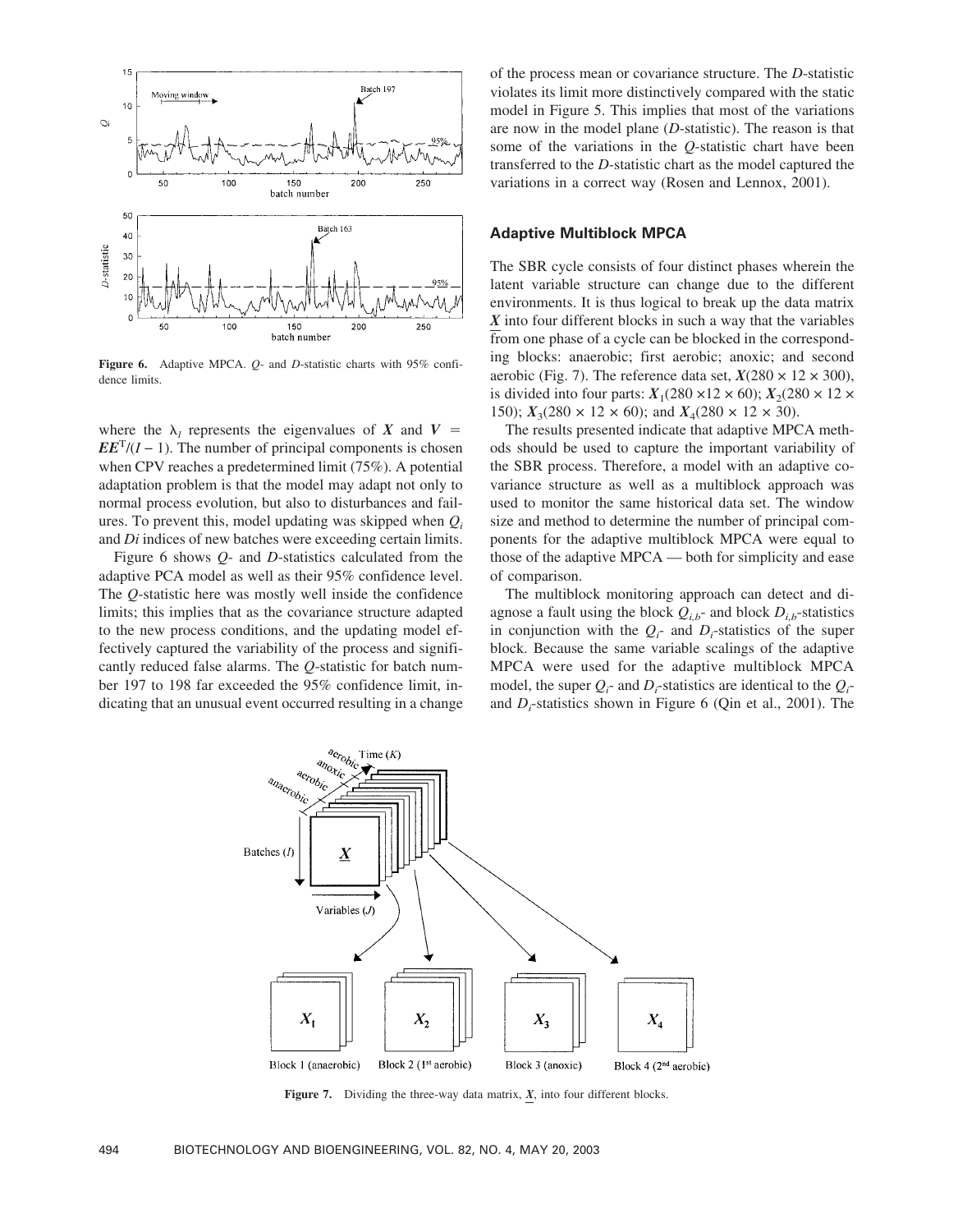

**Figure 8.** Adaptive multiblock MPCA.  $Q_b$ - and  $D_b$ -statistic charts for each block with 95% confidence limits.

block  $Q_{i,b}$ - and  $D_{i,b}$ -statistics were calculated for each block as shown in Figure 8. From Eqs. (2) and (11), the summation of block  $Q_{i,b}$ -statistics is simply the  $Q_i$ -statistic of the adaptive MPCA in Figure 6. Therefore, adaptive multiblock MPCA monitoring simply groups the contributions to the

*Qi* -statistic of adaptive MPCA in terms of blocks (Qin et al., 2001).

Abnormal batches were first monitored with the  $Q_i$ - and  $D_i$ -statistics in Figure 6. Block  $Q_{i,b}$ - and block  $D_{i,b}$ -statistics (Fig. 8) were then applied for decentralized monitoring and



**Figure 9.** Identification of faulty blocks and variables for batches 163 and 197.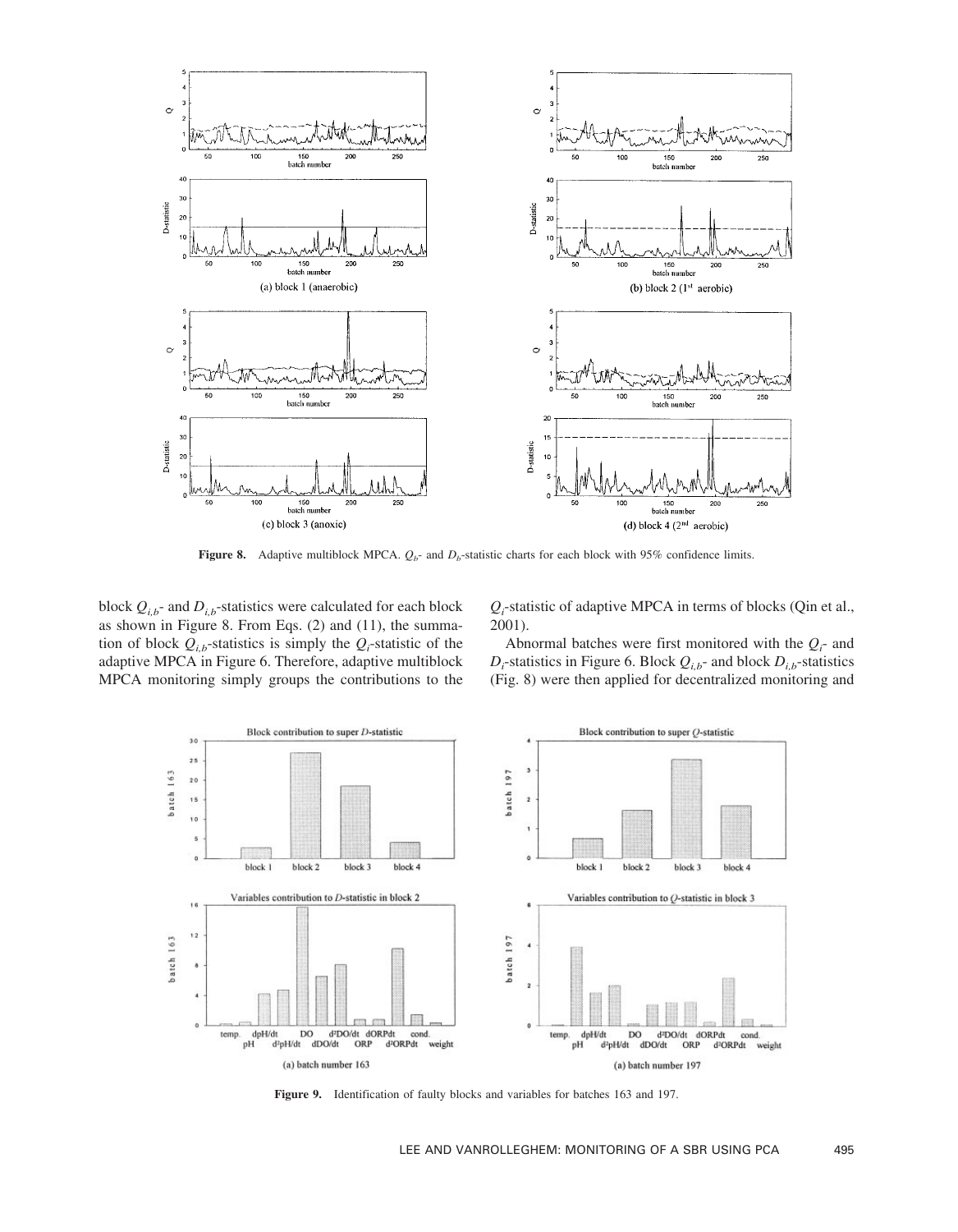

**Figure 10.** Univariate profile of the DO concentrations for normal batches and batch 163.

fault diagnosis. For batch 163, a disturbance that might have caused the shifting of the operational state (Fig. 4) was clearly alarmed in the  $D_i$ -statistic in Figure 6. The  $D_{i,b}$ statistic for each block (Fig. 8) shows that the fault was located mainly in block 2. To identify the disturbance for batch 163 a contribution plot of the block residuals is shown in Figure 9a. Again, it is quantitatively identifiable from Figure 9a that block 2 was the block in which the fault was mainly located. Figure 9a also shows the contribution to the *D*-statistic for block 2, which clearly identifies that DO contributed to the disturbance. Figure 10 shows the univariate plot of the DO concentrations in the SBR for normal batches and for batch 163. It can be seen that the DO concentrations in batch 163 had highly oscillatory peaks during the aerobic phase. These peaks were caused by an increase of the air flow rate to the SBR.

For batch 197, a disturbance was detected in the super *Q*-statistic chart of the residuals (Fig. 6). Consequently, block contributions to the *Q*-statistic should be investigated.



Figure 11. Univariate profile of the pH for normal batches and batch 197.

Figure 9b shows the calculated block contributions to the *Q* value for batch 197. This simply consisted of grouping the contributions to the *Q*-statistic for batch 197 in terms of the blocks. It is obvious that the main perturbation was present in block 3. The contributions to the *Q*-statistic in block 3 (Fig. 9b) show that pH contributed to the disturbances. Figure 11 shows the univariate plot of the pH for normal batches and for batch 197. This higher pH was indeed caused by an accidental feeding of acetic acid solution to the SBR process during the anoxic phase (Sin et al., 2002).

Compared with the adaptive monitoring results, the multiblock model helps to localize the potential cause of the fault or disturbance and gives a much clearer indication of the faulty variables. Therefore, the main advantage of the multiblock approach is to allow for easier interpretation of the data by looking at the relationship between blocks and at smaller meaningful block models.

#### **CONCLUSIONS**

A new monitoring algorithm, adaptive multiblock MPCA, has been developed. The method combines the elements of adaptive MPCA and multiblock PCA to monitor batch processes. Adaptive PCA, in terms of updating the covariance structure, overcomes the problem of changing operational conditions. A historical operational data set is split into several blocks based on the multiphase operation strategy of the SBR. Dividing the process data into meaningful blocks based on process knowledge makes it possible to localize the cause of a detected fault and disturbance in a decentralized manner and allows for clear indication of the faulty variables. The application of the proposed algorithm to a SBR process has demonstrated the feasibility and effectiveness of this adaptive process monitoring approach. The methodology is relatively simple, based on simple on-line sensor values, and can easily be included in standard MPCA monitoring. Finally, for further study, multiscale monitoring approaches (Bakshi, 1998; Rosen and Lennox 2001) could be integrated in the adaptive multiblock monitoring approach to adapt to a much wider time scale of changes.

The authors thank I. Nopens, R. Govoreanu, and F. Tola for helping in the operation of the SBR process, and in the pretreatment of on-line sensor values.

#### **NOMENCLATURE**

| b           | index for blocks                                             |
|-------------|--------------------------------------------------------------|
| B           | total number of blocks                                       |
| CPV         | cumulative percent variance                                  |
| D           | Hotelling statistic                                          |
| E           | residual matrix for historical database                      |
| $F_{R,I-R}$ | <i>F</i> -distribution with R and $I - R$ degrees of freedom |
| g           | constant associated with chi-square distribution             |
| h           | degrees of freedom for chi-square distribution               |
| i           | index for batches                                            |
| I           | total number of batches                                      |
| i           | index for measurement variables                              |